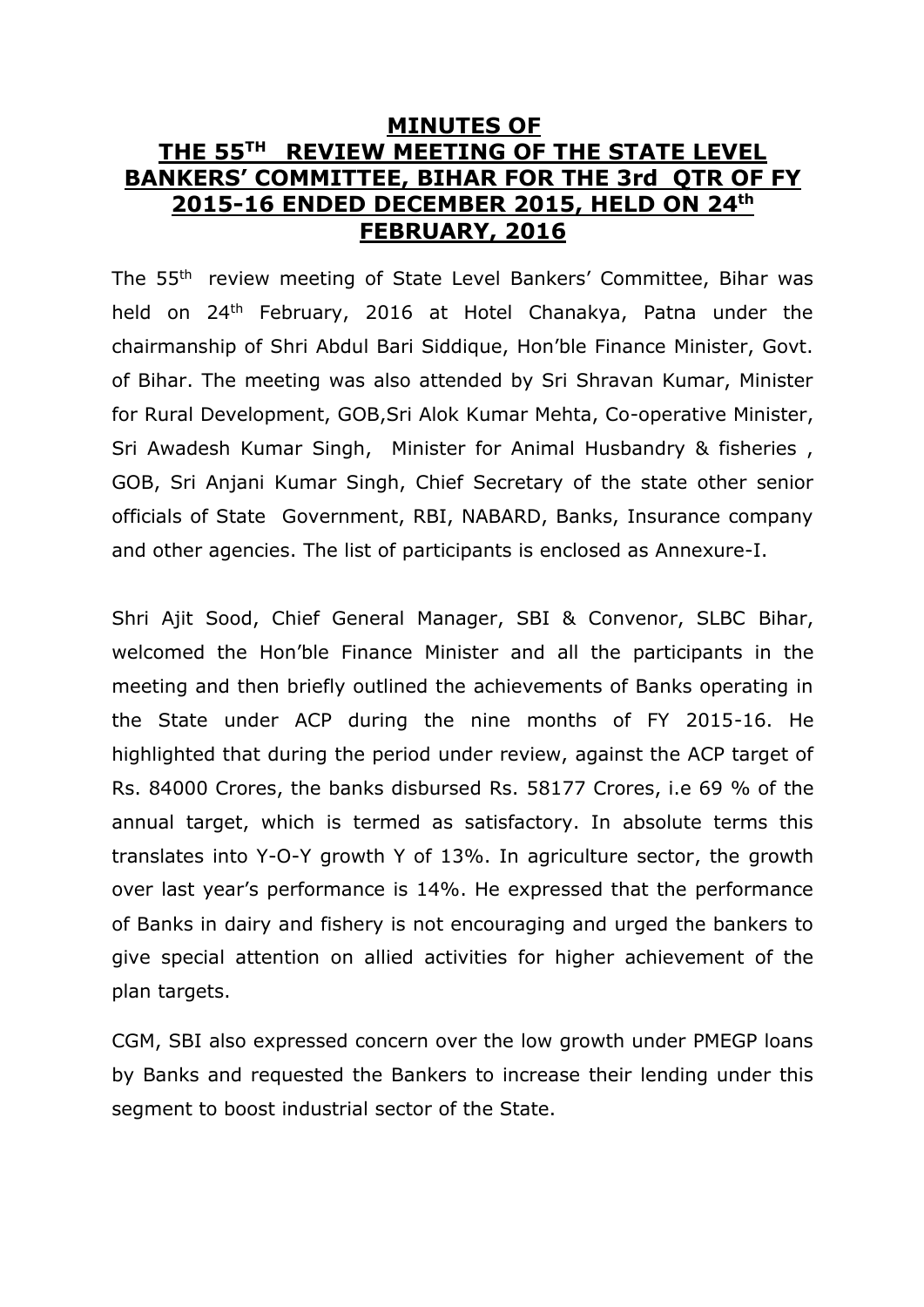On Branch opening, CGM, SBI said that the Banks has so far opened 302 branches during the period under review against the annual target of 527 branches and expressed confidence that all Banks would initiate suitable steps to achieve their target during the remaining period of FY 2015-16. He added that as per the RBI directive, Bricks & Mortar branches are to be opened in all villages having population above 5000 in the State by 31.03.2017.He said that 1640 such villages has been identified in the State and SLBC have distributed the list of such identified villages and number of branches to be opened to all the Banks in the State. CGM, SBI requested all Banks to follow the guidelines of RBI and complete the task of branch opening of villages having population above 5000 by 31.03.2017.

On CD ratio, Shri Sood stated that the state had achieved 44.24 %, an increase of 210 basis points over last Financial Year. He said that the CD ratio of the State is on an increasing trend but it was still much below the national average.

CGM, SBI said that the rising NPA is a major concern for the Banks, which stood at 7.24 % at the end of December 2015. He requested the State Govt. to help the Banks in disposal of pending certificate cases, so that the NPA level could be kept in check and the credit flow in the state remained at the expected level.

CGM, SBI, thereafter highlighted the launching of three schemes of Jan Suraksha Yojana by the Hon'ble Prime Minister on 09.05.2015. He said that so far over 60 lacs persons have been enrolled under Prime Minister Jeevan Jyoti Bima Yojana(PMJJBY) and Prime Minister Suraksha Bima Yojana(PMSBY).

Sri Sood also highlighted the performance of RSETI and Financial Literacy Centres maintained by the Banks in each district of the state and their role in entrepreneurship development and financial awareness in the state. He requested the Bankers to give priority to monitoring the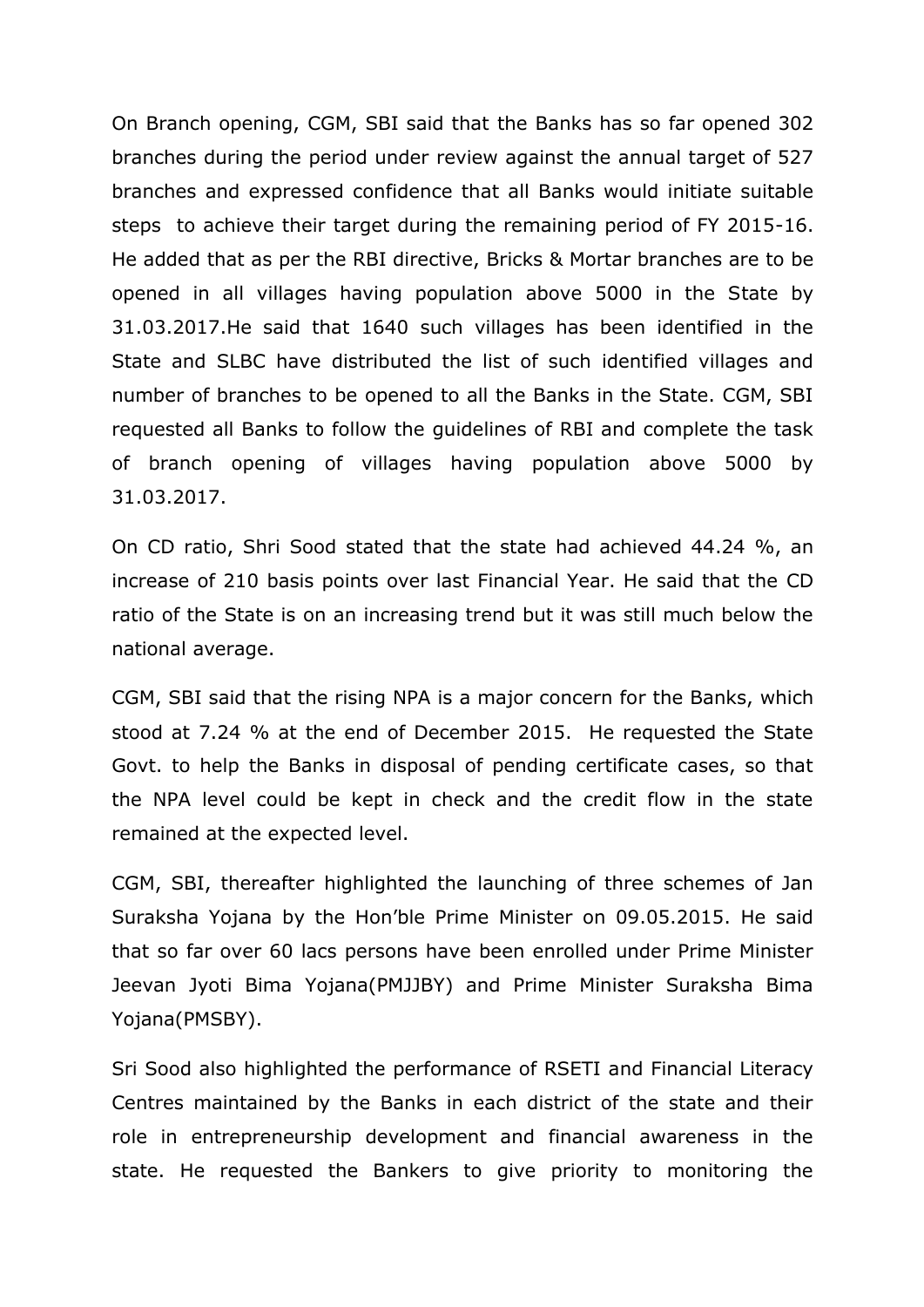performance of BCAs and utilize their services in various activities so that a number of banking facilities are available in rural areas; and the BCAs income becomes sustainable.

At the end, Sri Sood thanked the State Govt. for the unhindered support provided to Banks in the state.

The Regional Director, Reserve Bank of India, Shri. M. K. Verma, in his address expressed happiness over banks recording a YOY growth of 14% in Agriculture, 47% in MSME and 13% in total Credit from Dec 2014 to Dec 2015 and increase in CD ratio of the State from 42.14% to 44.24% during the corresponding period. He also added that instead of CD ratio, the incremental YOY growth in credit was a better parameter for a State like Bihar and the State has recorded more than 60% increase during the period Dec 2014 to Dec 2015. He also commended the Banking fraternity for achieving the Benchmark in case of Priority Sector Lending, Agri lending, MSME lending and lending to women as well as to weaker sections. He expressed concern over some districts having CD ratio below 40% and advised that a committee should be formed to suggest corrective measures for improving the same.

The Regional Director, RBI was also critical of non participation of senior official at DCC meeting at district level and advised the bankers to monitor that these meetings are held on time with active participation of senior officers from Banks.

On branch opening, the RD expressed concern over opening of only 302 Branches up to the 3<sup>rd</sup> Quarter of the current financial year as against the stipulated target 527 branches and advised the banks to make an all out effort to achieve the target. He also added that as per the recent RBI guidelines, all the villages having a population above 5000 and not having a Brick and Mortar (B&M) branch should be covered with B&M Branches latest by 31.03.2017. He advised that SLBC has sent the list of villages where B&M branch is to be opened to all the Banks and requested all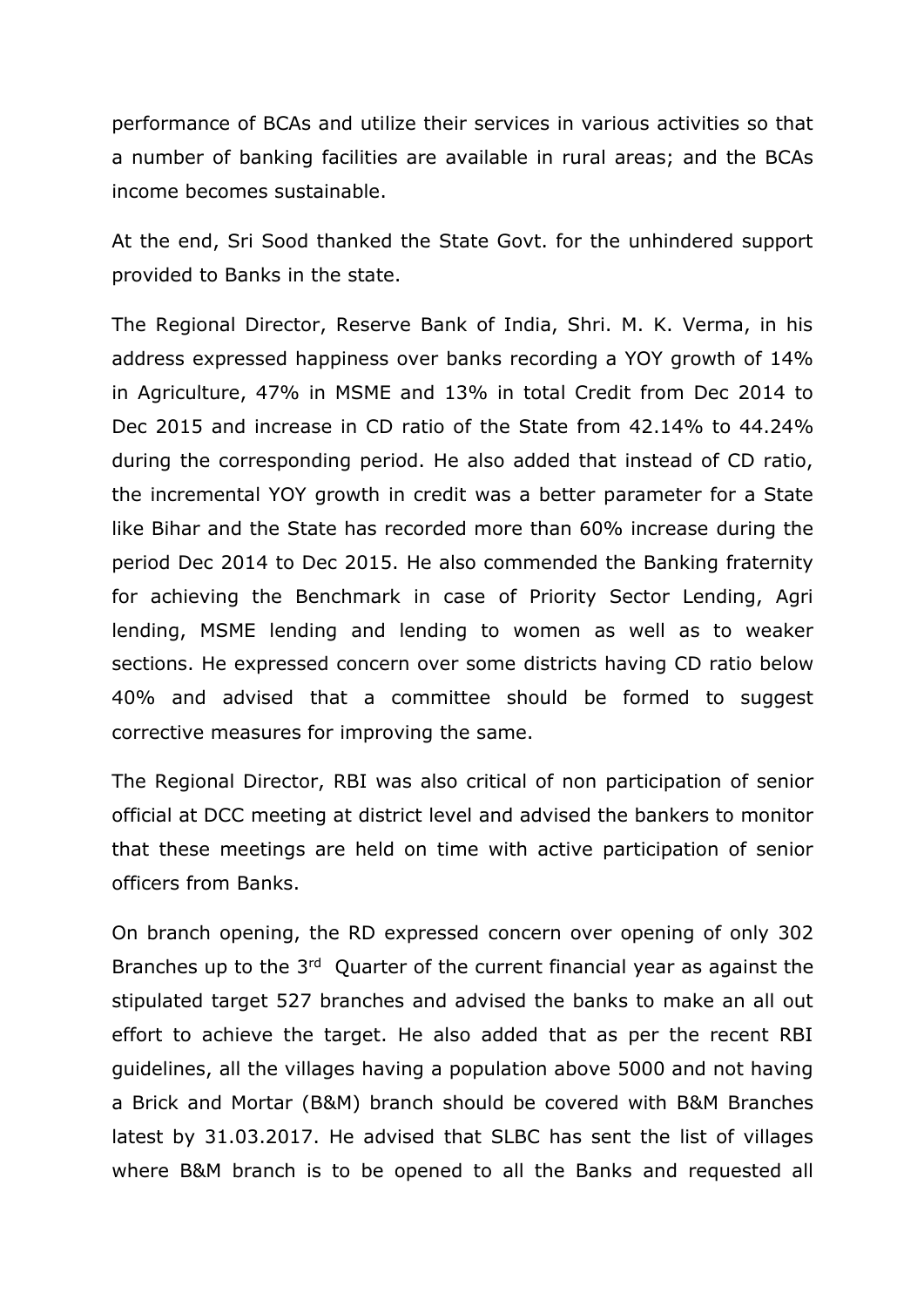banks to complete the task of branch opening within the stipulated time frame. As regards non availability of B&M branch in 13 blocks in the State, Sri Verma clarified that all the 13 blocks are connected through Bank Branches.

Shri Verma also stressed the need to increase lending under Housing loan in rural areas and requested the State Govt to remove the hurdles in approval of the Site Plan in rural areas.

The Regional Director, RBI expressed concern at the NPA level of 7% and mentioned that high NPAs lead to greater provisioning requirement which in turn lead to lower capital adequacy constraining the lending of the banks. He remarked that more than 4 lakh certificate cases are pending in the State and numbers of new cases added are more than the number of cases disposed off during every quarter. He requested the banks to intensify their efforts and the Govt. to provide support in their recovery related issues, like appointment of certificate officers for the disposal of certificate cases, execution of SARFAESI notices etc.

RD also raised the issue of high rate of Stamp duty payable on security documents pertaining to loans under non-agriculture sector, which acts as hurdle in credit dispensation to small borrowers, particularly under retail lending, DRI, WCC etc and requested the State Govt to either abolish or reduce stamp duty substantially for non-farm sector loans up to certain threshold limit.

The Chief General Manager, NABARD Shri R.K.Das, in his address lauded the performance of Regional Rural Banks in agriculture sector during the nine months of FY 2015-16. He said that the achievement of three RRBs in the State have been 113% of their annual target and ranked top in the country with Andhara Pradesh being second and Tamil Nadu achieving the third position. He informed the house that NABARD has already prepared the Potential Linked Plan (PLP) based on potential available in the district for FY 2016-17 and it is expected that the ACP would be around Rs. 1.00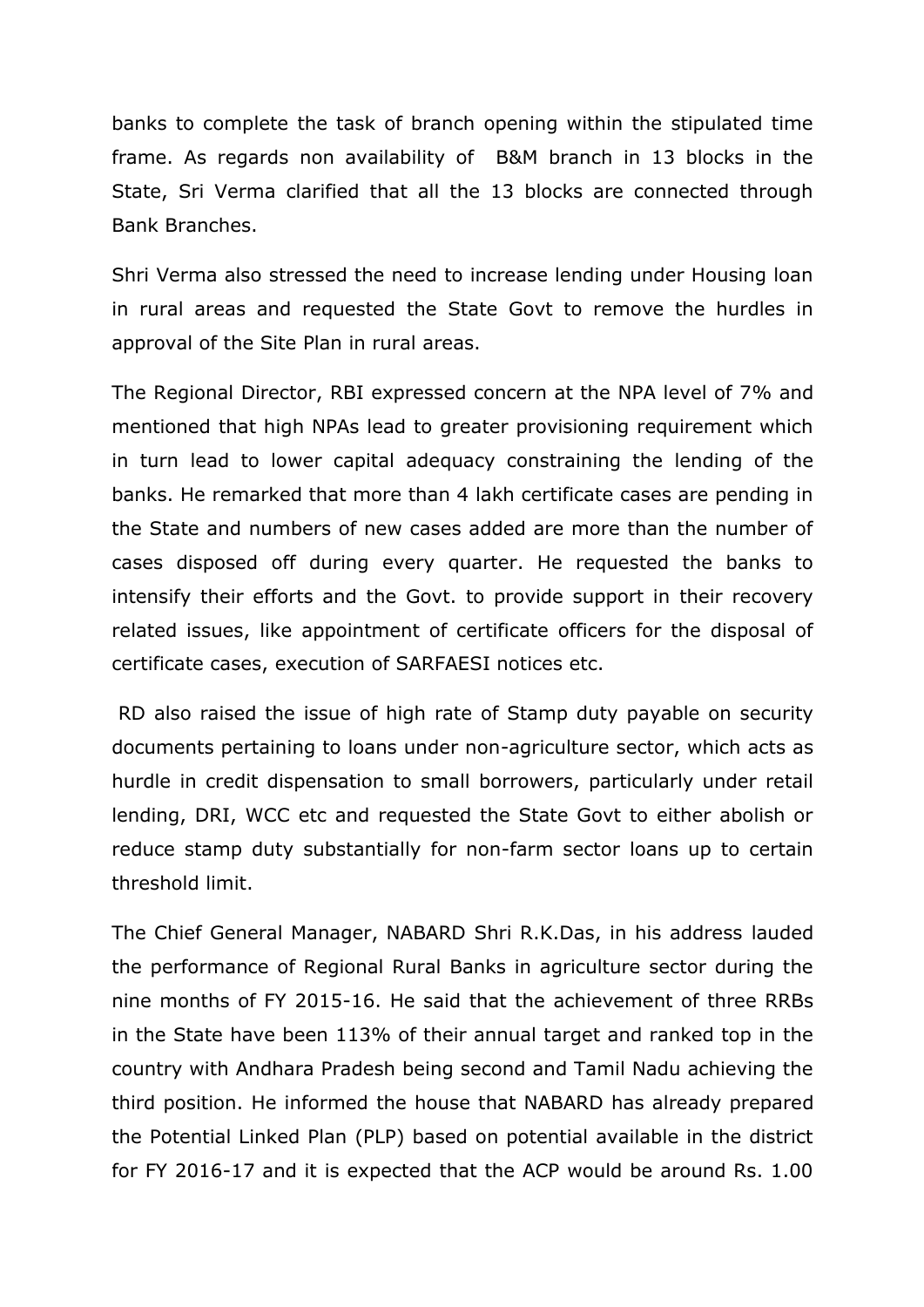lac crore for FY 2016-17. CGM, NABARD also stressed the need to set up a Skill Development Agency for general public in the State to get certification of Skill development by the nodal Agency, which will increase the flow of credit in the State. He also highlighted NABARD scheme for setting up of V-Sat connectivity for rural branches for Financial Inclusion awareness camp. He added that 321 branches of Co-operative banks for eligible for ATM under under Financial Inclusion Plan of NABARD.

Thereafter, a presentation on Student Credit Card was made by Shri D.S. Gangwar, Principal Secretary, Education Deptt. Govt of Bihar. He explained that the State of Bihar is one of the fastest growing State in the country and the state Govt is committed for supporting the youths of the State in acquiring higher education. Under the scheme, the State Govt will provide Student Credit Card up to Rs. 4.00 lacs to those students who wish to acquire higher Education from recognised Indian Institutions. During the financial year 2016-17, Govt has set a target to provide 5.00 lacs such Credit to students. The principal Secretary said that under the new Education loan scheme, 75 % of the loan amount will be guaranteed under 'Credit Guarantee Fund Scheme for Education loan Scheme by Govt of india. He said that apart from Guarantee Scheme from Govt of India, the State Govt will Provide 25% financial assistance to the rest 25% of the loan amount in case of default of loan. The loan amount apart from the tuition fee would also consist of living expenses, books, laptops etc. The principal Secretary requested all Banks (excluding RRBs) to help the State Govt in achieving the annual target of 5.00 lacs Student Credit Cards.

On this issue, CGM, SBI suggested to form a committee of Banks to study the details of the scheme and prepare a common scheme to be presented before the State Govt within 15 days.

Thereafter, a committee under the Chairmanship of General Manager, Punjab National Bank was formed along with heads of BOB, CBI, ICICI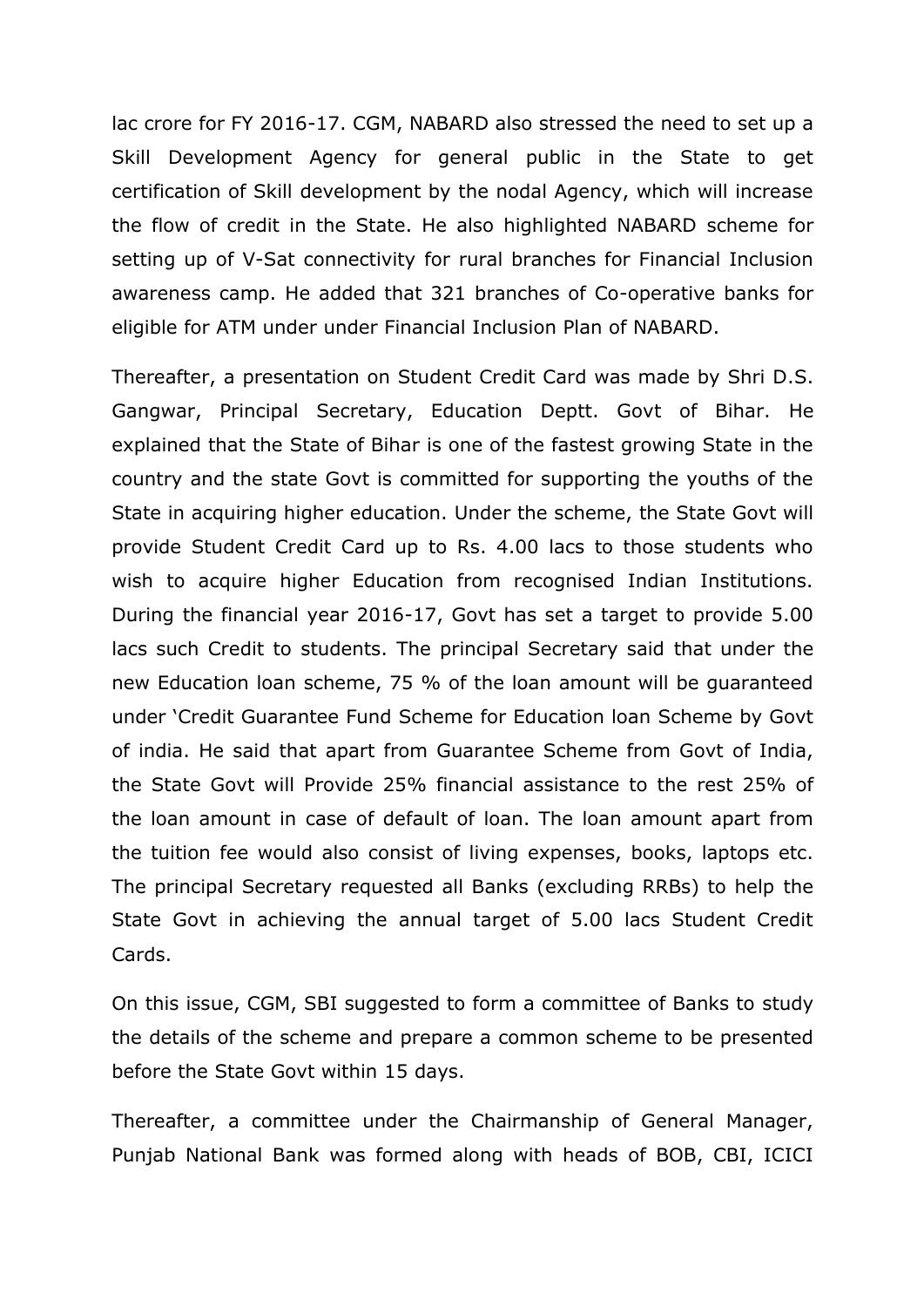and HDFC Banks who will discuss and put up a compressive scheme before the State Govt by 08th March 2016. Thereafter, special SLBC will be conducted for approval of the scheme by 15<sup>th</sup> March 2016.

The Finance Minister, Government of Bihar, Sri Abdul Bari Siddique in his address expressed dissatisfaction over opening of branches during the nine months of the current financial year. He advised the bankers to expedite opening of new branches in order to bridge the gap between population wise average number of branches at state level and national level. He also advised the banks to improve the performance under KCC, the achievement of which was only 39% of the annual target. The Finance Minister, GOB was also critical of non participation of appropriate official at BLBC/DLCC meeting at district level and advised the bankers to monitor that these meetings are held on time with active participation of senior officers from Banks. The Finance Minister also suggested the banks to encourage the best performing branches of the state. He expressed concern over dismal performance of some banks and advised not to keep Govt deposit in those Banks.

Minutes of the last SLBC meeting were then confirmed and Action Taken Report on the action points of 54<sup>rd</sup> SLBC meeting was adopted by the House.

Presentation was, thereafter, made by AGM, SLBC on major agenda items. After discussion on the agenda items during the meeting, the following points emerged.

## **A. AGRICULTURE RELATED ISSUES:**

## **(I) Sub-Committee meeting of SLBC on Agriculture**:

#### a. **Agri ACP**:

The achievement under Agri ACP during the nine months of Financial Year 2015-16 was 69 % of the annual target and in absolute terms, 14% more than the corresponding period of last financial year. All banks were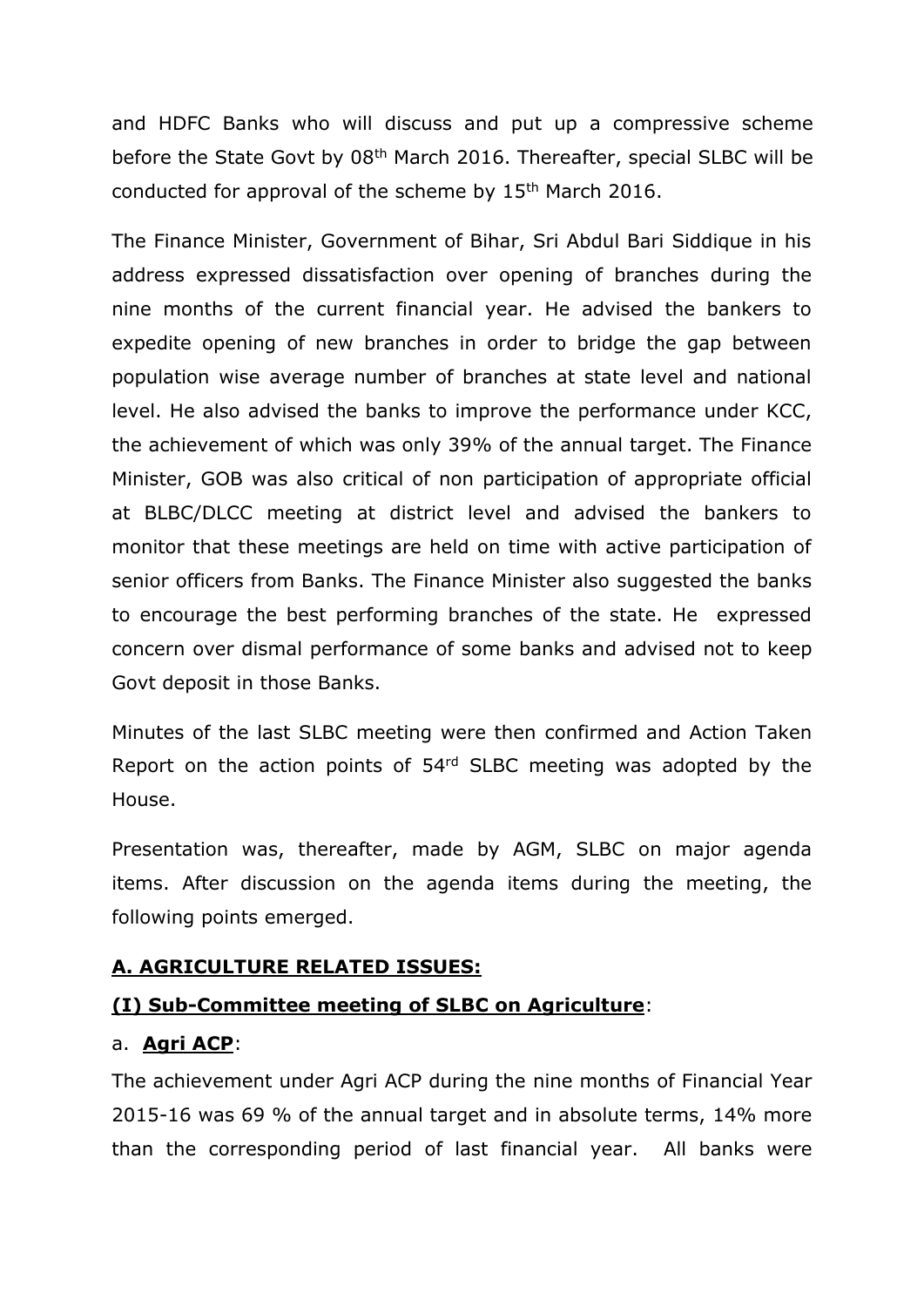requested to give due attention to Agri lending, especially in allied activities to all deserving farmers.

## b. **KCC:**

The achievement of only 39% of annual target during the nine month of the current Financial Year was viewed as unsatisfactory. The banks were advised to give due attention to increase financing under KCC.

## c**. Dairy, Fishery & Poultry**:-

The performance under Dairy, Fishery and Poultry sector of the banks was described as very poor. The house agreed that for overall development of the state, these three sectors should be given top priority and urged the bankers to increase the lending in these sectors. Shri Awadesh Prasad Singh, Minister for Animal Husbandry and fisheries, GOB expressed that Animal Husbandary Deptt has launched a scheme in dairy, where subsidy up to 50% is available. He requested the banks to increase their lending under agriculture and allied activities for upliftment of rural masses.

## **e. SHG, RSETI & FLC:**

Following issues were highlighted with regard to financing to SHGs/ JLGs and the functioning of RSETIs/ FLCs:

## **(I) Self Help Group (SHG)/Joint Liability Group (JLG)**

a) 81815 SHG accounts were opened by the banks during the nine months of FY 2015-16 and 38475 SHGs were credit linked with a total amount of loan being Rs 210.76 crores. The target for account opening is 1, 50,000 and credit linkage is 1, 00,000 for the current financial year.

b) Notification to be issued by the State Govt. with regard to implementation of Interest Subvention scheme in the 27 non-IAP districts on the same line as in the 11 IAP districts is still pending.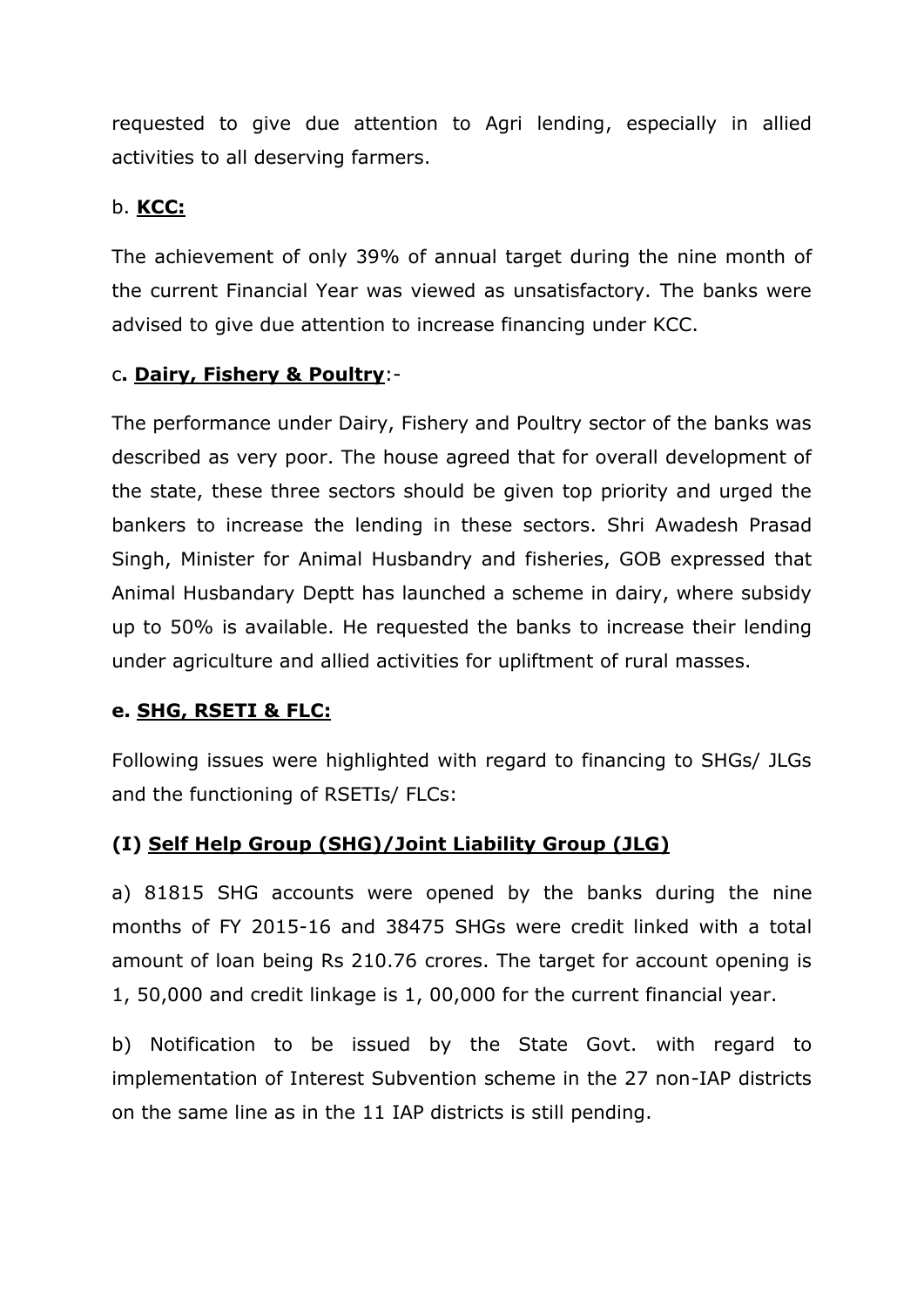c) Banks to ensure use of common format for account opening  $\&$  1<sup>st</sup> dose credit linkage of SHGs.

e) Against the annual target of credit linkage of 75000 JLGs, 26587 were financed by Banks during the nine months of FY 2015-16 and out of this 26045 were done by the 3 RRBs of the state.

d) Commercial Banks were asked to focus on JLG financing.

e) Banks were advised to include performance of NULM as one of the Agenda item during the DLCC meeting.

e) Banks were also advised to feed proper product code while opening SHG accounts in the system to avoid the problems in interest subvention. It was also suggested to sort out the problem faced by the branches in opening of Bulk accounts under SHG.

# **(II) RURAL SELF EMPLOYMENT TRAINING INSTITUTE (RSETI)/FINANCIAL LITERACY CENTRE (FLC)**

a) Banks were asked to give more focus to the settlement of trainees which is the main objective behind creation of RSETIs, and for this sustained hand-holding of the trainees need to be ensured.

b) Loan application forwarded to branches for credit linkage of RSETI trained persons should be a regular agenda item in BLBC & DLCC meetings.

c) Banks were requested to ensure that their rural branches organise atleast one financial literacy camp every month to sensitize people about the benefits of maintaining bank account and various schemes of the Banks.

## **B. ISSUES RELATED TO 'INDUSTRIES'**

## **(I). Achievement under MSME ACP:**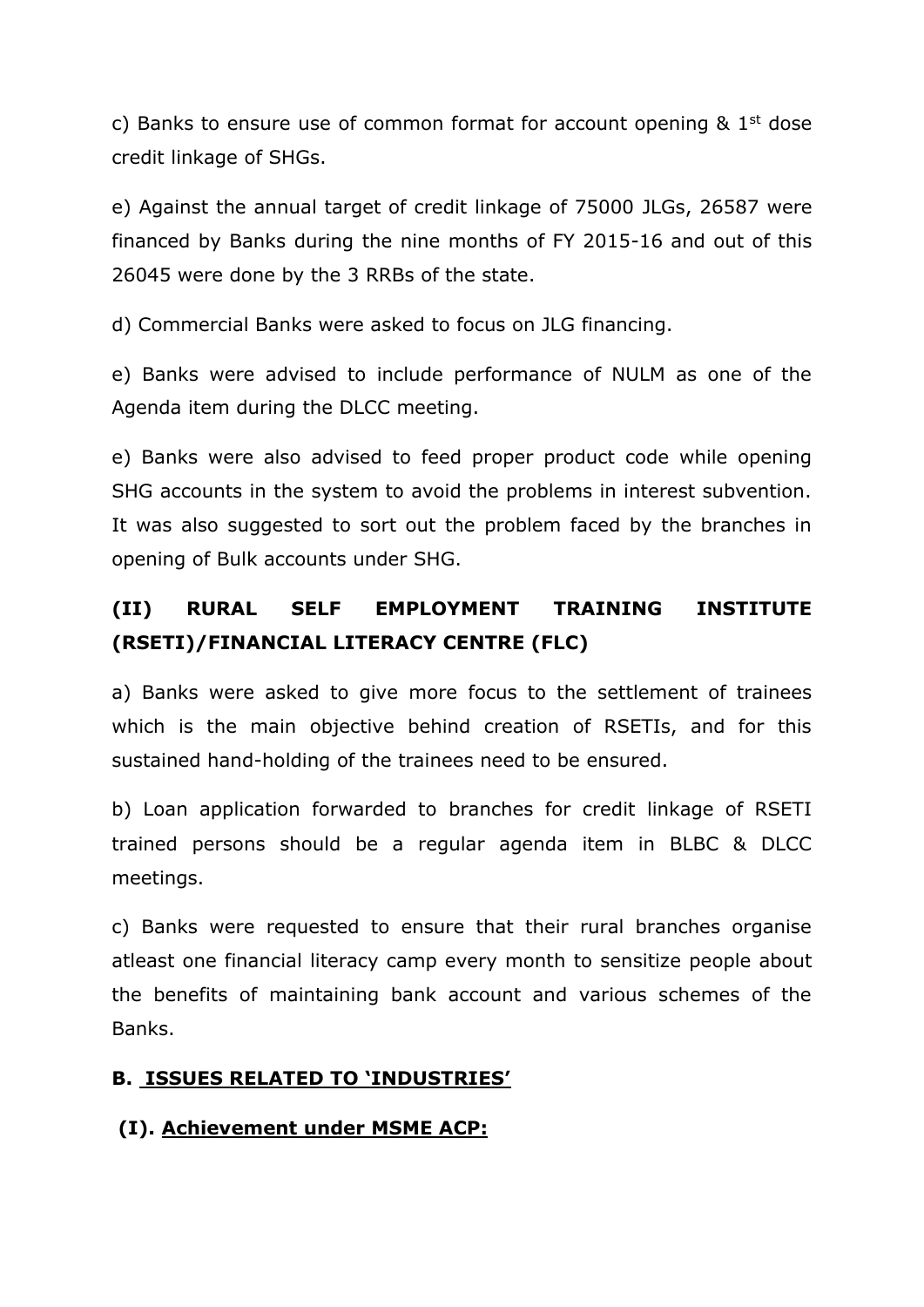During the nine months of FY 2015-16, against the annual target of Rs. 12000 crores, Banks under MSME have disbursed Rs 10072 crores, which is 84 % of their annual target. In absolute terms it is approximately Rs.3200 Cr more than the disbursement made during the corresponding period of FY 2014-15.

#### **(II). Achievement under PMEGP:**

The achievement under PMEGP during the nine months of FY 2015-16 was viewed by the house as not at all satisfactory. Against the physical target of 3026 projects for 2015-16, Banks have sanctioned only 1708 projects amounting to Rs. 121.62 Cr during the period under review. As industrial sector was national priority area and had potential to provide large number of jobs to people, banks were requested to give adequate attention towards financing under the scheme.

AGM, SLBC raised the issue of escalation in stamp duty, which is acting as a hurdle in credit dispensation to small borrowers under PMMY. The Principal Secretary, Finance, GOB expressed that the issues related to stamp duty is under process and will be settled within a month.

#### **C. OTHERS:-**

#### **(I) EDUCATION LOAN:**

The performance of Banks under Education loan was not encouraging during the period under review. During the nine month of FY 2015-16, against the annual target of 50000, the achievement of Banks under Education loan was only 19122, which is 38% of the target. The Banks were advised that bottlenecks in sanctioning/disbursing of Education Loan should be removed as there is a lot of scope for increasing finance under the scheme.

The performance of major Private Banks, whose achievement is less than 5% in education loan, was viewed very seriously by the house. All the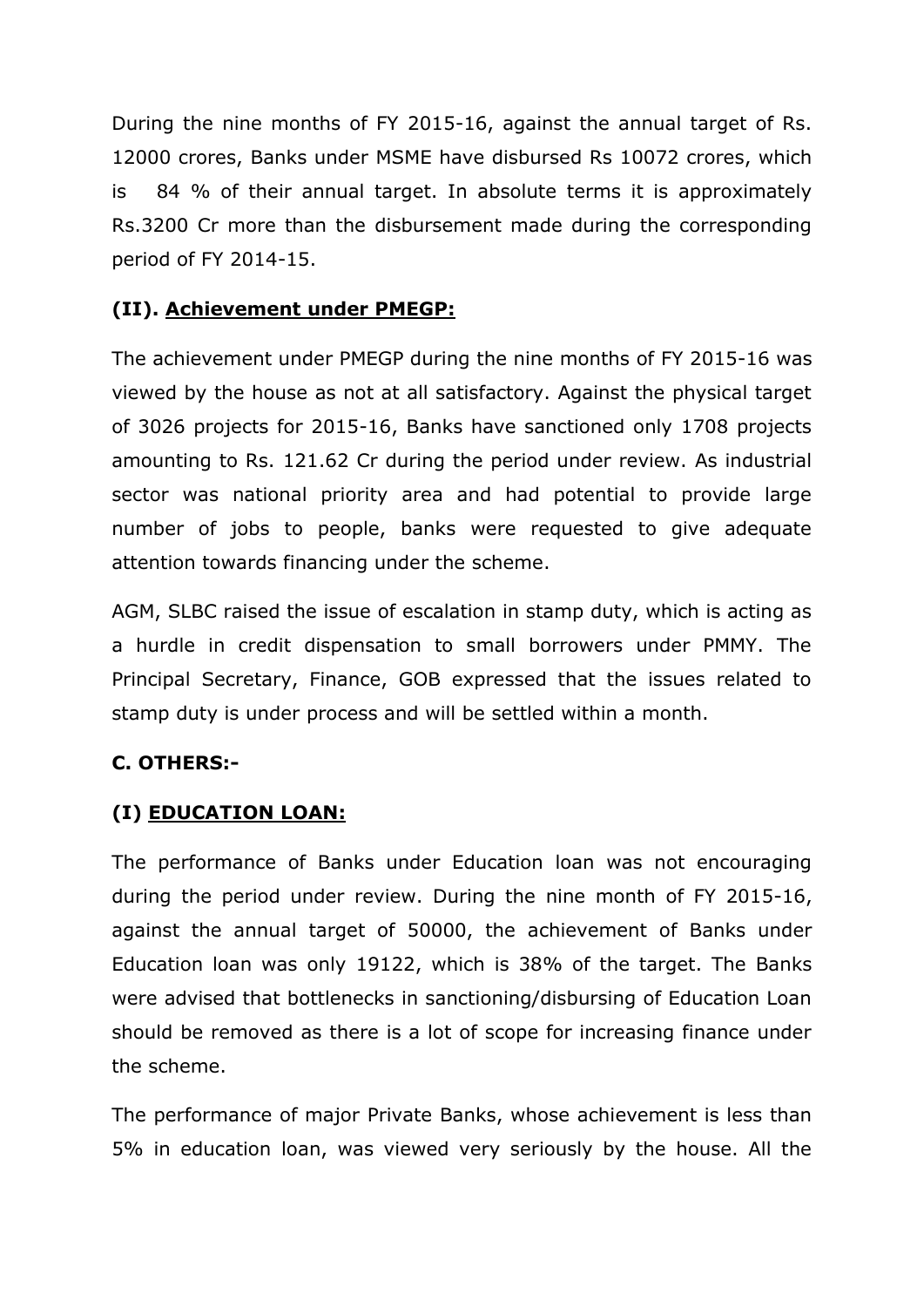private banks were advised to increase their performance in education loan and ensure achievement of their allotted yearly target.

## **(II). HOUSING LOAN:**

During the nine months of FY 2015-16, the achievement of Banks under Housing loan was only 46% of the target, i.e 10998 against 24000. AGM, SLBC stated that certain issues like master plan, title deed, map approval, agriculture land are coming in the way of sanctioning housing loan. He requested for the state govt's intervention to facilitate the sanctioning process.

The meeting ended with a vote of thanks to the chair and all the participants.

**\*\*\*\*\*\*\*\*\*\*\*\*\*\*\*\*\*\*\*\*\*\*\*\*\*\*\*\*\*\*\*\*\*\*\*\***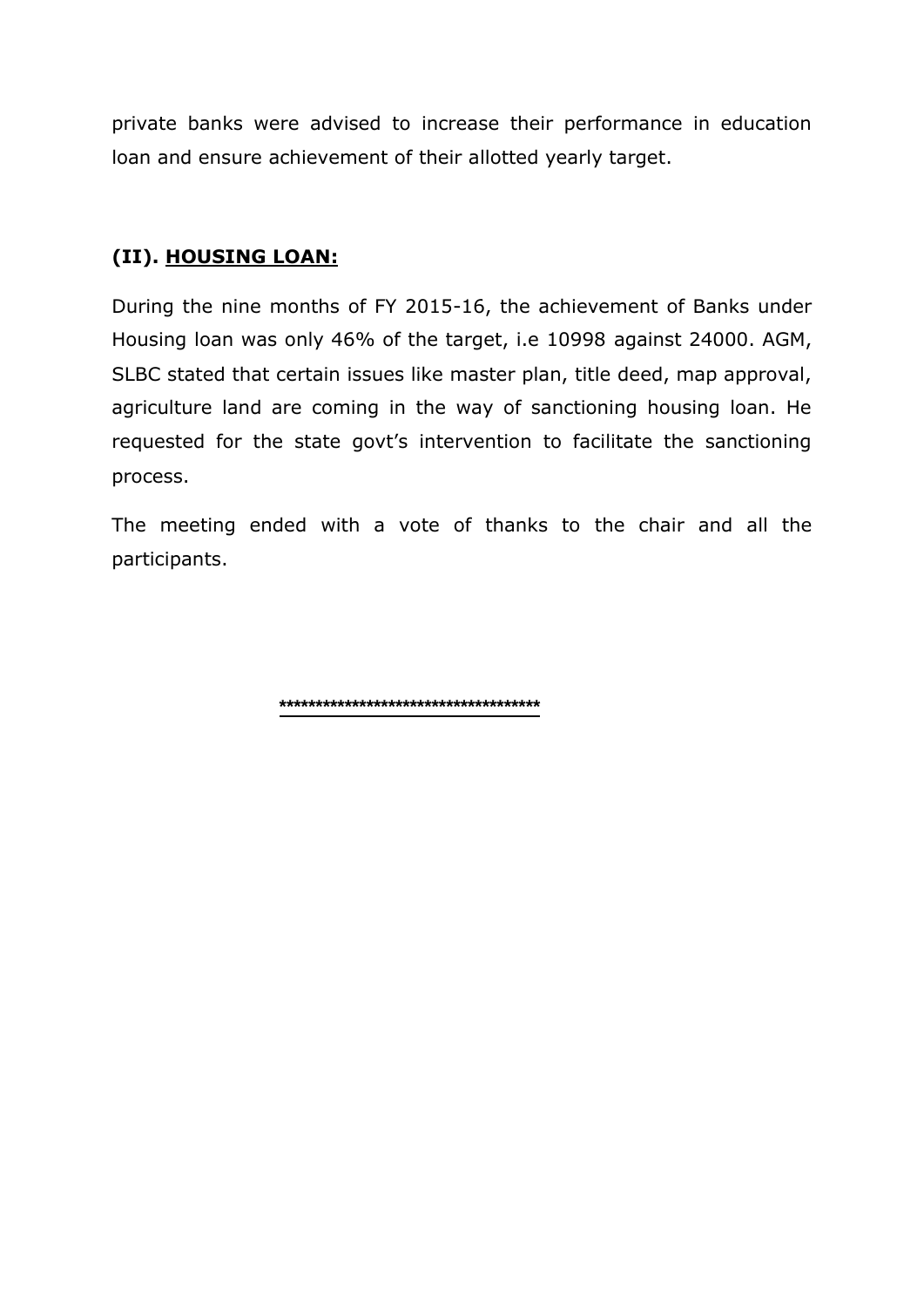# **ACTION POINTS 55 th SLBC MEETING HELD ON 24th FEBUARY 2016**

1. Banks should put in concerted efforts to ensure achievement of 100% target set under ACP for 2015-16.

(Action: All Banks)

2. The Banks should give focus on financing Dairy, Fishery and Poultry schemes in order to achieve the ACP target under Allied activities.

(Action: All Banks)

3. Banks to ensure achievement of target under Branch opening for FY 2015-16.

(Action: All Banks)

4. Banks to initiate suitable steps to achieve the target of Branch opening for population above 5000 by March 2017.

(Action: All Banks)

5. Banks to ensure achievement of target under Education loan for FY 2015-16. Bottlenecks in sanction/ disbursement should be removed. Private Banks to give priority in achievement of target for the current FY.

(Action: All Banks)

6. Bottlenecks in approval of site plan in rural areas to be removed for increasing lending under Housing loan in rural areas.

(Action: State Govt)

7. Banks to give more focus on advances under DRI schemes to achieve the benchmark of 1% of total aggregate advances during previous year.

(Action: All Banks)

8. Rupay cards to be issued to all eligible farmers, while issuing and renewal of KCC.

(Action: All Banks)

9. Notification on waiver or reduction of stamp duty on non-agriculture sector loans to be issued.

(Action: State Government)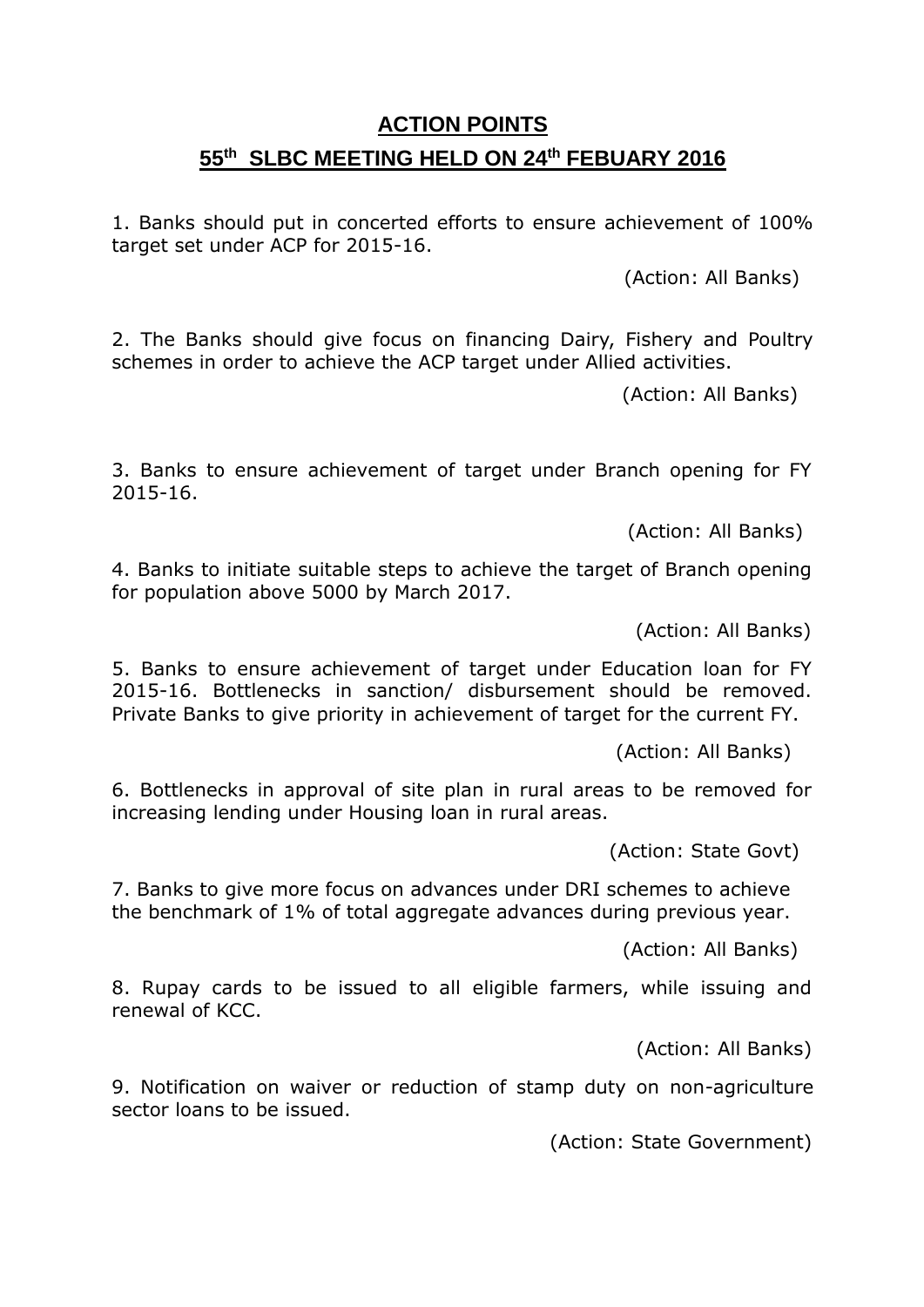10. Banks to ensure feeding of proper product code while opening of SHG accounts in the system to avoid problems in interest subvention.

(Action: All Banks)

11. Banks to ensure participation of senior level officers at BLBC/DLCC meting in the District.

(Action: All Banks)

12. Necessary instruction to be issued to the district authorities for disposal of pending certificate cases already provided to SDC-Banking of each district.

(Action: State Government)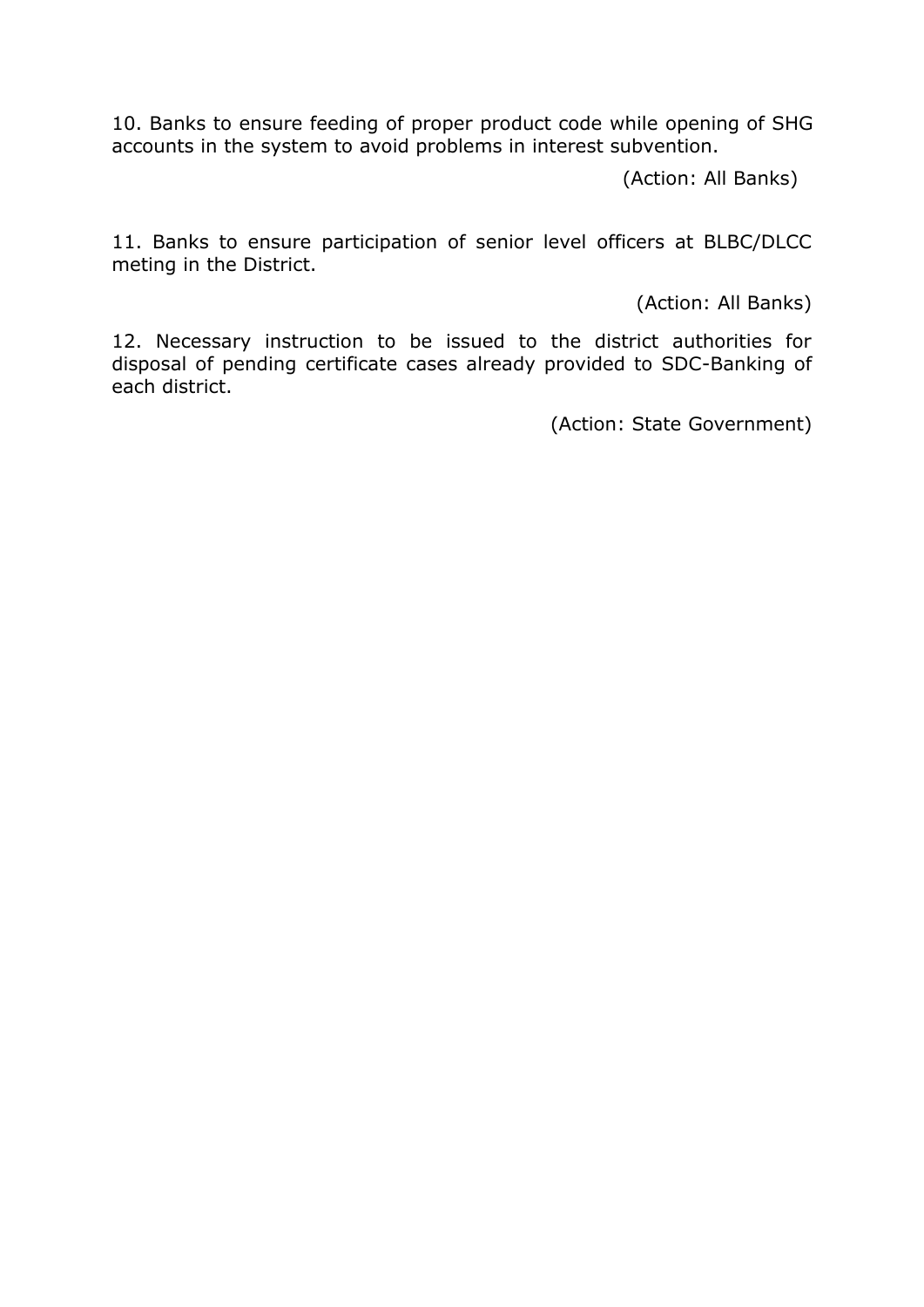# **55TH SLBC REVIEW MEETING HELD ON 24.02.2016 AT HOTEL CHANAKYA, PATNA**

#### **Annexure-I**

| Sl. No.               | Name of the Participant    | Designation/Office                             |  |
|-----------------------|----------------------------|------------------------------------------------|--|
| Ministers             |                            |                                                |  |
|                       | Shri Abdul Bari Siddiqui   | Finance Minister, Govt. of Bihar               |  |
|                       | Shri Shravan Kumar         | Rural Development Minister, Govt. of Bihar     |  |
|                       | Shri Awadhesh Kumar Singh  | Animal & Husbandry Minister, Govt. of          |  |
|                       |                            | <b>Bihar</b>                                   |  |
| State Govt.           |                            |                                                |  |
|                       | Shri Anjani Kumar Singh    | Chief Secretary, Govt. of Bihar                |  |
|                       | Shri Shishir Kumar Sinha   | Development Commissioner, Govt. of Bihar       |  |
|                       | Shri Ravi Mittal           | Principal Secretary (Finance), Govt. of Bihar  |  |
|                       | Shri Tripurari Sharan      | Pr. Secy, Industries, Govt. of Bihar           |  |
|                       | Shri Chaitanya Prasad      | Pr. Secy, Co-operative, Govt. of Bihar         |  |
|                       | Shri Rajiv Ranjan          | PS to Minister Animal & Husbandry              |  |
|                       | Shri Hare Ram Singh        | Director (Dairy), Govt. of Bihar               |  |
|                       | Shri Nishat Ahmed          | Director (Fisheries), Govt. of Bihar           |  |
|                       | Shri Radhe Shyam Sah       | Director (Animal Husbandry), Govt. of Bihar    |  |
|                       | Shri Sunil Kumar           | S.E (Monitoring), MWRD                         |  |
|                       | Shri G.K. Sinha            | Asstt. Director, MSME-DI                       |  |
|                       | Shri A. C. Jain            | Addl. Director (Agri), Govt. of Bihar          |  |
|                       | Shri Ravindra Prasad       | Director, Deptt. of Industries, Govt. of Bihar |  |
|                       | Shri Vinod Kumar Choudhary | DIG, CID                                       |  |
|                       | Shri Sanjai Kumar          | OSD, UD&HD                                     |  |
|                       | Shri Sanjiv Kumar Sinha    | OSD, Rural Development                         |  |
|                       | Shri Sushil Kumar          | Additional Secretary, Inst. Finance            |  |
|                       | Shri Mithilesh Thakur      | APO, Inst. Finance                             |  |
|                       | Shri Yogendra Rai          | Under Secretary, Inst. Finance, Govt. of       |  |
|                       |                            | <b>Bihar</b>                                   |  |
|                       | Dr. Vijay Kumar Singh      | L.R.O, A.H. Directorate                        |  |
| Reserve Bank & NABARD |                            |                                                |  |
|                       | Shri M.K. Verma            | Regional Director, Reserve Bank of India       |  |
|                       | Shri Ranjit Kumar Das      | Chief General Manager, NABARD                  |  |
|                       | Shri Awadhesh Kumar        | General Manager, NABARD                        |  |
|                       | Shri N. K. Verma           | Asstt. General Manager, Reserve Bank of        |  |
|                       |                            | India                                          |  |
|                       | Shri M.S. Akhtar           | Asstt. General Manager, NABARD                 |  |
|                       | Shri M.M. Ashraf           | Asstt. General Manager, NABARD                 |  |
|                       | Shri Dhruva Kumar          | Asstt. General Manager, NABARD                 |  |
|                       | Shri Pravin Kumar          | Manager, Reserve Bank of India                 |  |
|                       |                            |                                                |  |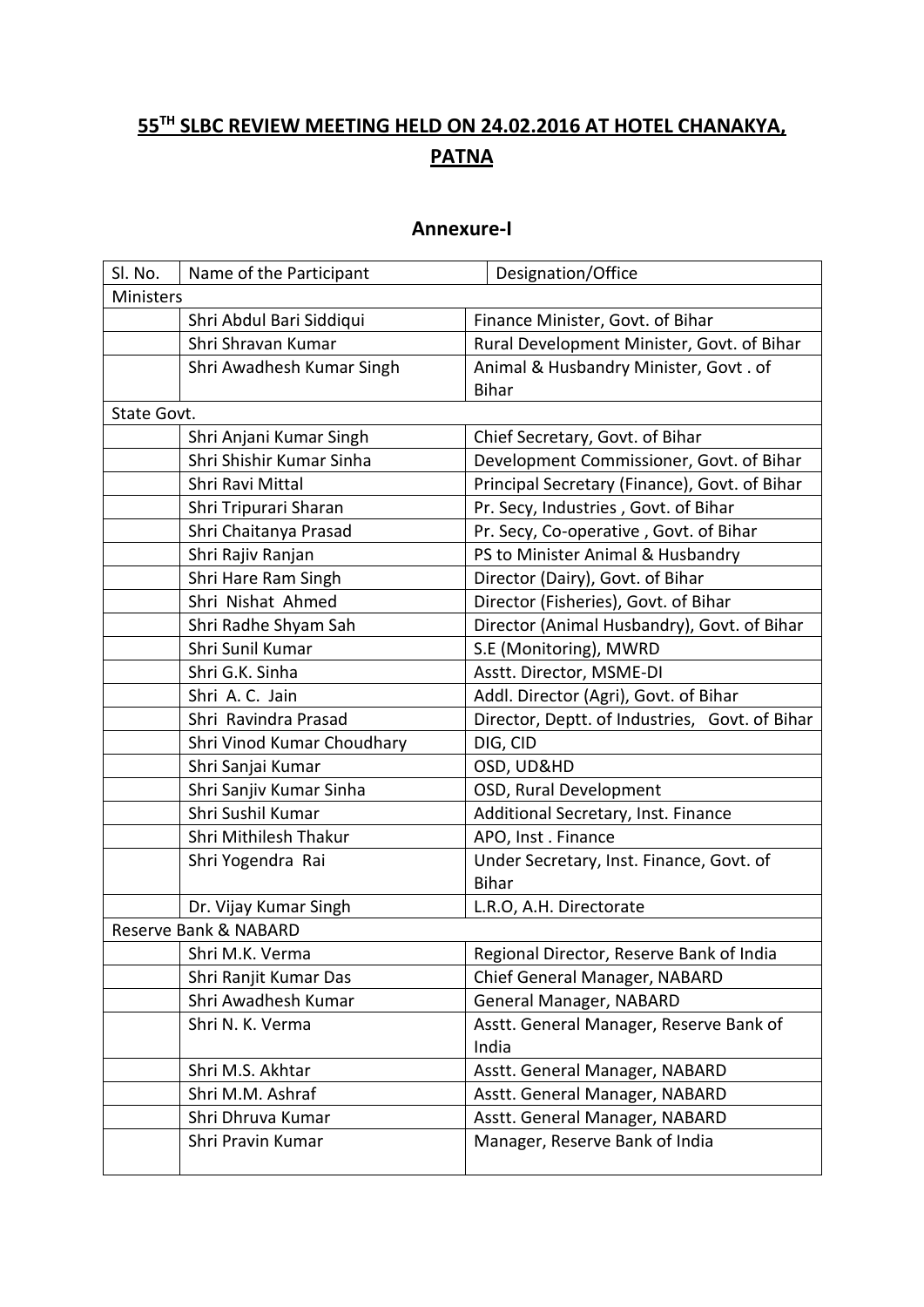| Other Banks:-               |                                                     |  |  |
|-----------------------------|-----------------------------------------------------|--|--|
| Shri Ajit Sood              | Chief General Manager, State Bank of India          |  |  |
| Shri Abhijit Dutta          | General Manager (NW-I), State Bank of India         |  |  |
| Shri V.S. Negi              | General Manager (NW-III), State Bank of<br>India    |  |  |
| Shri Jagannath Mishra       | General Manager, Allahabad Bank                     |  |  |
| Shri Birendra Kumar         | General Manager, Bank of Baroda                     |  |  |
| Shri M.M. Chiniwar          | General Manager, Canara Bank                        |  |  |
| Shri Anil Kumar             | General Manager, UCO Bank                           |  |  |
| Shri R. K. Arora            | General Manager, Central Bank of India              |  |  |
| Shri Sanjiv Sharan          | General Manager, Punjab National Bank               |  |  |
| Ms. Manjula Kalyansundaram  | Dy. General Manager (PBBU), SBI, LHO,<br>Patna      |  |  |
| Shri M.N.A. Ansari          | Dy. General Manager, Bank of India                  |  |  |
| Shri D. P Singh             | DGM &CRM, United Bank of India                      |  |  |
| Shri P K S Choudhuri        | Dy. General Manager, Syndicate Bank                 |  |  |
| Shri Subrat Kumar           | Dy. General Manager, Vijaya Bank                    |  |  |
| Shri Ghazi Islam            | Dy. General Manager, IDBI Bank                      |  |  |
| Shri B.G. Sandhibigraha     | Dy. General Manager, OBC                            |  |  |
| Shri U. Madhusudhana Rao    | Dy. General Manager, Corporation Bank               |  |  |
| Shri A.K. Tripathi          | Dy. Zonal Manager, Dena Bank                        |  |  |
| Shri Rajiv Kumar Das        | AGM, SLBC, SBI, LHO, Patna                          |  |  |
| Shri Shibanand Prasad       | AGM (ABU-III), SBI, LHO, Patna                      |  |  |
| Shri Prabhat Ravi           | AGM, (GBD), SBI, LHO, Patna                         |  |  |
| Shri P.K. Das               | AGM, Punjab National Bank                           |  |  |
| Shri Sanjeev Kumar Kaushal  | Asstt. General Manager, IDBI Bank                   |  |  |
| Shri S. N. Thakur           | AGM, State Bank of Bikaner & Jaipur                 |  |  |
| Shri N.K. Sinha             | Dy. Regional Head, Union Bank of India              |  |  |
| Sr. Anil Kumar              | Sr. Regional Manager, Indian Overseas Bank          |  |  |
| Shri Sandeep Gautam         | VP-Cluster Head, HDFC Bank                          |  |  |
| Shri K.S. Rakshit           | MD, Bihar State Co-op Bank                          |  |  |
| Shri Nand Kumar Singh       | Sr. Vice President, Bandhan Bank                    |  |  |
| Shri Samir Sinha            | Dy. Vice President, Bandhan Bank                    |  |  |
| Shri Quamrul Hoda           | Dy. Vice President, Indusind Bank                   |  |  |
| Shri Budh Singh             | Zonal Manager, Indian Bank                          |  |  |
| Shri Pramod Dubey           | Zonal Head, ICICI, Patna                            |  |  |
| Shri I.M. Utreja            | Chairman, Uttar Bihar Gramin Bank                   |  |  |
| Shri P.C.N. Sinha           | General Manager, Bihar Gramin Bank                  |  |  |
| Shri K.K. Upadhyay          | General Manager, Madhya Bihar Gramin<br><b>Bank</b> |  |  |
| Shri Anil Kumar             | Chief Manager, Central Bank of India                |  |  |
| Shri Arun Srivastava        | Chief Manager, Indian Overseas Bank                 |  |  |
| Shri Arbind Kumar Rai       | Chief Manager, Andhra Bank                          |  |  |
| Shri Birendra Kumar Mallick | Chief Manager, Punjab & Sindh Bank                  |  |  |
| Shri Rajib Lochan Mohanty   | Chief Manager, Federal Bank                         |  |  |
| Shri Ashok Vardhan          | Chief Manager, Indusind Bank                        |  |  |